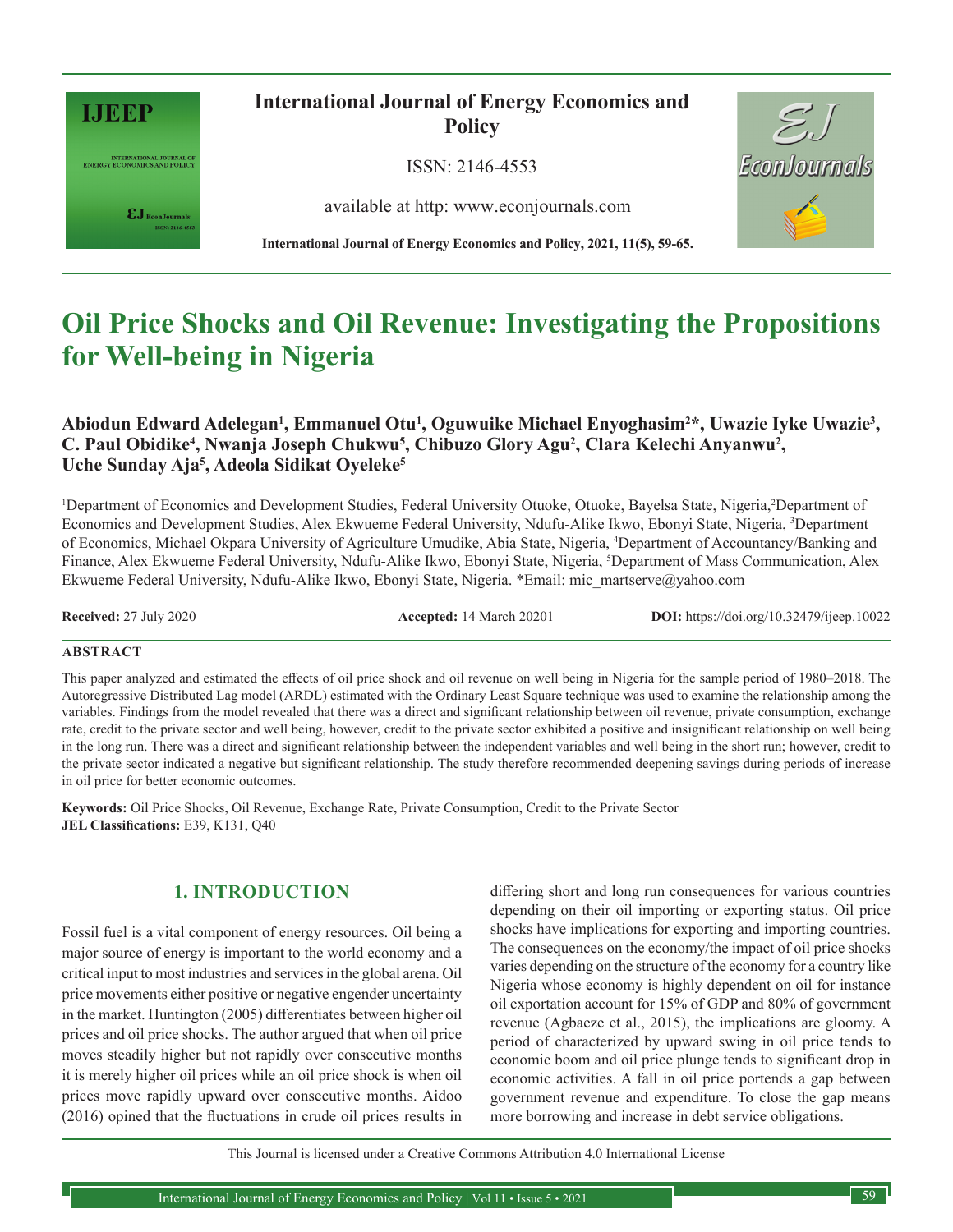Sub-Saharan Africa's oil production has risen by 40% over the past decade. Despite the rise in oil production, citizens of oil producing countries such as Nigeria, Angola, Cameroon and Gabon live in extreme poverty. The considerable crude oil resources in sub-Saharan Africa (SSA) can, if properly managed help accelerate growth in the region. Large upward oil price shocks provide an excellent opportunity for oil exporting countries to increase revenue and achieve economic growth (African Development Bank, 2009). Part of the major goals of macroeconomic management is to enhance the well-being of the citizens of a country. This is not limited to reduction of poverty, inequality and unemployment. It also includes having access to clean stable and environmental friendly energy systems. This boils down to using revenue judiciously to improve the well-being of the society. It is in the light of the above that (Ross, 2011) argued that material needs can never be a sufficient condition for happiness, but some degree of material satisfaction must be a necessary condition for most of the people.

The oil price shocks of 2015 where a barrel of oil dropped from \$114 to below \$35 brought the Nigerian economy to her knees. The economy simply went into recession with attendant challenges of rise in unemployment, poverty, inflation, low productivity and investment rate depletion of foreign reserves and high rate of debt servicing. In the year 2020, a sinister round of oil price shock is brewing, there has been a rapid fall of oil price for the months of February and March due to the occurrence of corona-virus pandemic. The current round of oil price shocks will certainly affect oil revenue to the Nigerian economy. Studies such as (Farzanegan and Morkwardt, 2009; Fowowe and Iwayemi, 2011) have examined the economic impact of positive oil price shocks on the Nigerian macroeconomy. Only few studies have focused on the impacts of oil price shocks on the well-being in Nigeria, such studies include (Marnaseh et al. 2019). This study adds to the literature by examining the magnitude of the impact of oil price shocks and oil revenue on well-being in Nigeria. Against this background, the objective of this study is to analyze and estimate the impact of oil price shocks and oil revenue on the well-being in Nigeria. In order to achieve the aforementioned objective, the paper attempts to answer the following questions: What is the relationship between oil price shocks, oil revenue and well-being in Nigeria? What is the relationship between well-being and debt? And what is the relationship between corruption and wellbeing in Nigeria. This study adds to the literature by examining the magnitude of the impact of oil price shocks and oil revenue on well-being in Nigeria. Following the introductory section is section 2 which handled the review of literature and in section 3, we discussed the research methodology. Section 4 present and discussed the empirical results. Finally, conclusion and policy recommendation were discussed in the section 5.

# **2. LITERATURE REVIEW**

## **2.1. Conceptual Clarifications**

In this section, we shall clarify concepts such as oil price shocks, oil revenue and well-being to give a clear understanding of the study. First, we distinguish between higher oil price and oil price shocks. When there is a steady increase in oil price over a consecutive period time, it is mere higher oil price. Oil price shocks occur when there is a rapid increase in oil price over time especially over consecutive months (Huntington, 2005). An oil price shock is synonymous with oil volatility and fluctuations. Volatility is viewed as the periods in which prices show wide swings for an extended time period followed by periods in which there is relative calm (Gujarati and Porter, 2009). Hamilton (1983) opined that the instability in oil price emanates from changes or fluctuations in either demand or supply side of the international markets.

Secondly, oil revenue comprises of crude oil sales, taxes on oil exploration companies and oil rents (Maneseh, 2019). The largest chunk of them all is crude oil sales, which is the product of oil price and the quantity of crude oil production. Nigeria being a monolithic economy is expected to exercise caution and prudence in the management of oil revenue for the simple reason that it is the highest source of revenue to the government. In order to achieve macroeconomic goals of improving economic growth and wellbeing it is imperative for the government to be efficient in the use of government revenue.

Thirdly, well-being refers to a good living standard in all ramifications. Per capital real Gross Domestic Product (GDP) is one of the indicators used for measuring well-being. When per capita GDP increases it imply an improvement in economic wellbeing. Another indicator of well-being is per capita consumption. Studies such as Pradham (2001) and Arora (2013) argued that per capital consumption is the preferred indicator for well-being in developing countries. Also, per capita consumption as a measure of well-being is advantageous since it is something directly important to consumers which are not covered in the GDP.

#### **2.2. Empirical Literature and Theoretical Framework**

The relationship between oil price shocks and the impacts on macroeconomic variables have been extensively studied by various scholars both in exporting and importing countries (Baumeister and Kilian, 2016a). The reason why economists care about oil price shocks is that these shocks affect economic decisions. These studies used different methodologies which produced different conflicting results over different time periods and countries. Aidoo (2016) asserted that examples of conflicting results of these studies vary according to whether the country is either a developed or an emerging economy and whether they are oil exporters or importing economies. The seminal work of (Hamilton, 1983) was the first to address the relationship between oil price shocks and US economic recessions. The study stimulated serious interest and discussions among scholars. The author examined the impact of oil price shocks on the US economy from 1948 to 1972 using six variables to estimate the effects of relatively high oil prices, whereby the results suggested that seven out of eight recessions during this period where caused by oil price shocks and these shocks decreased US output growth. Other studies have contributed to this evidence suggesting upward oil price shocks have strong and negative consequences for oil importing countries (Peersman and Van Robays, 2012). Brown and Yucel (2002) stated that rising oil prices signal the increased scarcity of the commodity which is a basic input to production that impacts output growth and reduces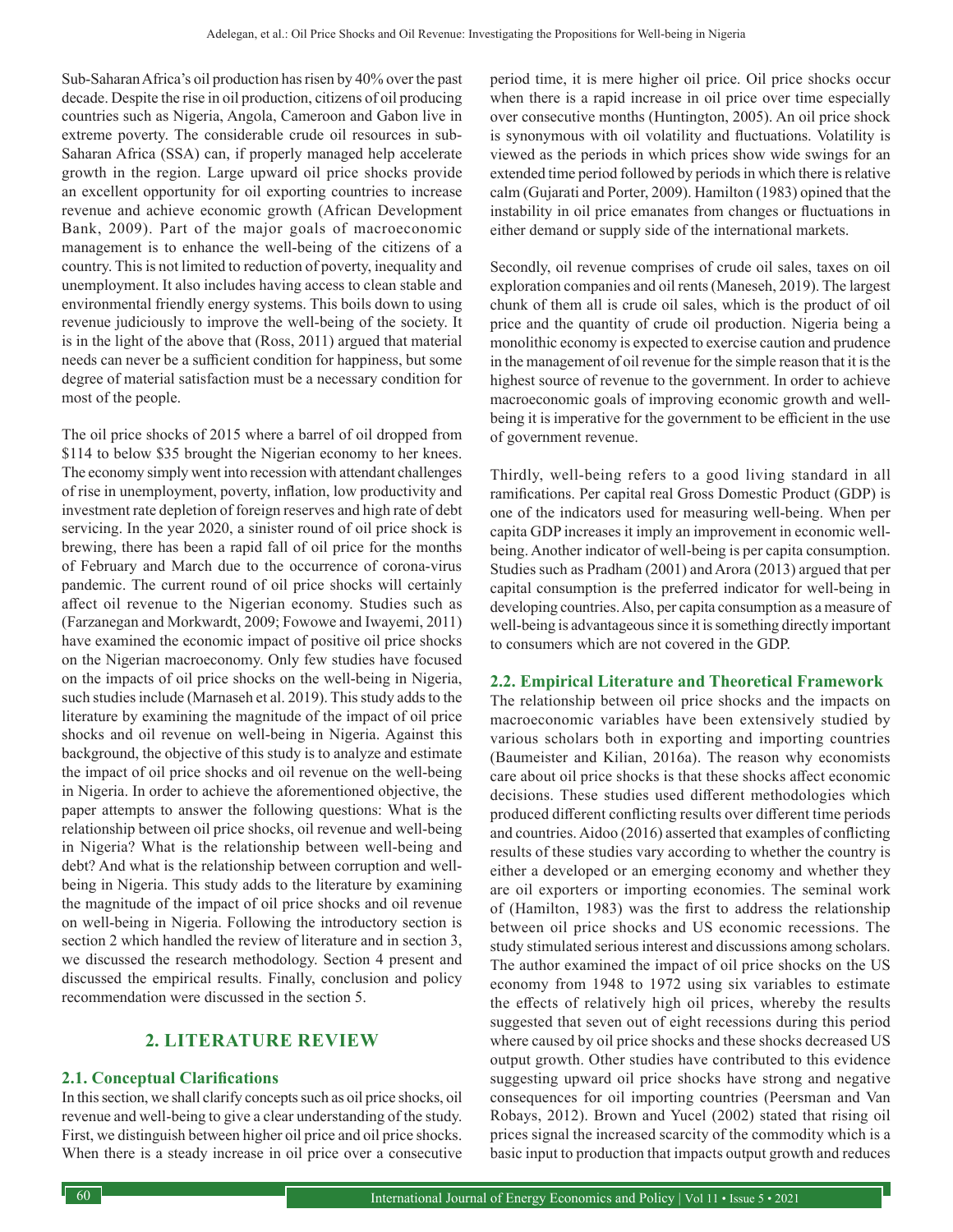productivity. This in turn negatively affects real income growth causing unemployment and inflation to increases.

Eltony and Al-Awadi (2001) examined the impact of oil price fluctuations on seven key macroeconomic variables for the Kuwaiti economy and found oil price shocks impact the demand for money, despite Kuwaiti monetary policy influence on economic activity being minimal. In a study on the impact of oil price shocks on Qartar's economy using data from 1970 to 2000 (Al-mulali et al., 2011) found a positive impact of oil price shocks on GDP both in the short and long run. However, they reported an adverse impact on inflation. In a regime of slow output growth and an increase in the real interest rate, the demand for real cash balances fall, and for a given rate of growth in the monetary aggregate, the rate of inflation increases. Therefore, rising oil prices reduce GDP growth and boost real interest rates and the measured rate of inflation (African Development Bank, 2009). Several studies have established that oil price changes have had a direct impact on investment decisions of firms and households see (Kilian et al., 2009; Naranpanawa and Bandara, 2012) for oversight. The use of existing capital, labor resources, investment in new physical and human capital may be affected by the shocks. Normally, in net oil importing countries, crude oil price and economic growth are negatively correlated while in net exporting country, the reverse is the case. However, there are some studies that show more complexity in Africa. Fowowe and Iwayemi (2011) found that oil price shocks do not impact on Nigeria output, however, lower oil prices significantly reduce economic activities. The results from Granger–causality, impulse response functions and variance decomposition analysis support the existence of asymmetric effect of oil price shocks due to the finding that negative oil shocks significantly explain changes to output and the real exchange rate. Umar and Kilishi (2010) investigated the impact of crude oil price changes on four key macrocosmic variables in Nigeria over the period 1970-2008 using VAR model. Results from the study indicated the impart of oil price change on consumer price index was not significant but the impart on money supply posed a danger to the management of the economy since it was a major macroeconomic policy instrument whereas GDP and unemployment are key macroeconomic policy targets. In an empirical investigation carried out on the impact of petroleum revenue on the economy of Nigeria for the period 1970-2009 (Ogbonna and Ebimobowei, 2017) used both primary and secondary data to achieve main objective of the study. The results revealed that oil revenue affect GDP per capita positively though insignificantly. Also oil revenue tends to have a negative effect on inflation. This suggests that oil revenue benefits few highly placed individuals in Nigeria as a result of its insignificant effect on par capita GDP.

Furthermore, studies such as (Oriakhi and Iyoha, 2013; Ijirshar, 2015) show a position relationship between oil price fluctuation and economic growth. However, Baghebo and Atima (2013) found a negative relationship between oil revenue and economic growth. In the same vein, Bakare and Fawehinimi (2010) assessed the extent to which oil reserve have affected standard of living in Nigeria. The study employed the Ordinary Least Square estimation technique. The results showed a significant and negative relationship between oil revenue and standard of living In Nigeria. Manaseh et al. (2019) examined the relationship between oil price fluctuation, oil revenue and well-being in Nigeria using time series data which covered the period 1981-2014, the study employed multiple regression technique and the result revealed that oil price fluctuation have no significant impact on wellbeing while oil revenue have significant impact on well-being. This study will add to empirical discourse by exploring another technique of analysis, adding other explanatory variables and extend the period to 2018. These constitute the gap in literature the study intends to fill. According to the African Development Bank AFDB (2012) the most persuasive way to achieve poverty reduction in the SSA is through strong macroeconomic growth. The relationship between the prosperity of a nation and its citizens and its wealth in oil reach resources is complex. Aidoo (2016) identified two effects through oil price shocks may lead to a drop in output; first, resource constraints may directly affect income and secondly decreased production through higher costs of inputs resulting in the fall of labour income. This means a reduction in household income decreasing investment and creating poverty (IMF, 2008). It is logical to assume that positive oil price shocks may benefits oil exporters (IMF, 2008) asserted that key economic and social indicators for oil exporting countries in SSA suggest that oil wealth has not been able to support sustained economic growth and development. Moreover, inequitable distribution of oil revenue among the population can fuel social tensions has been witnessed in the case of Niger Delta region (IMF, 2008).

In economic literature there are many theories that explain the impact of oil price shocks on well-being. This work is essentially couched on the Dutch disease theory and rent seeking theory. These two theories lucidly explain price shocks impacts in Nigeria. The Dutch theory was formulated to explain the poor economic outcome of the Netherlands following discovery of oil in the North. This theory asserts that a natural resource boom causes a country's exchange rate to appreciate, making its manufacturing export less competitive. Ismail (2010) opined that the Dutch disease can be seen as the process by which a boom in a natural resource sector results in shrinking non-resource convertible. The process engenders the specialization of the resource sector thus leaving the economy more susceptible to resource specific shocks. The Dutch disease has two effects on the economy; the resource movement effect and the spending effect. A situation where the disease impedes growth can lead to job loss that is unemployment thereby having well-being effects. The rent seeking theory provides support to the Dutch disease theory. Krueger (1974) introduced the term rent seeking but its use date back to the seminal work of Tullock (1967). Rent seeking means spending time and money not only on the production of real goods and services but also on trying to get the government to change the rules so to make more profits. This includes subsidies on output, promotion of collusion or making compulsory the use of professional services. The work of Van der Ploeg (2011) on Venezuela and Nigeria suggested that the political elites mainly benefited from public spending on infrastructure and industrial policy.

Charfeddine et al., (2018) analyzed whether the time different affects the impact of oil price changes on US GDP growth.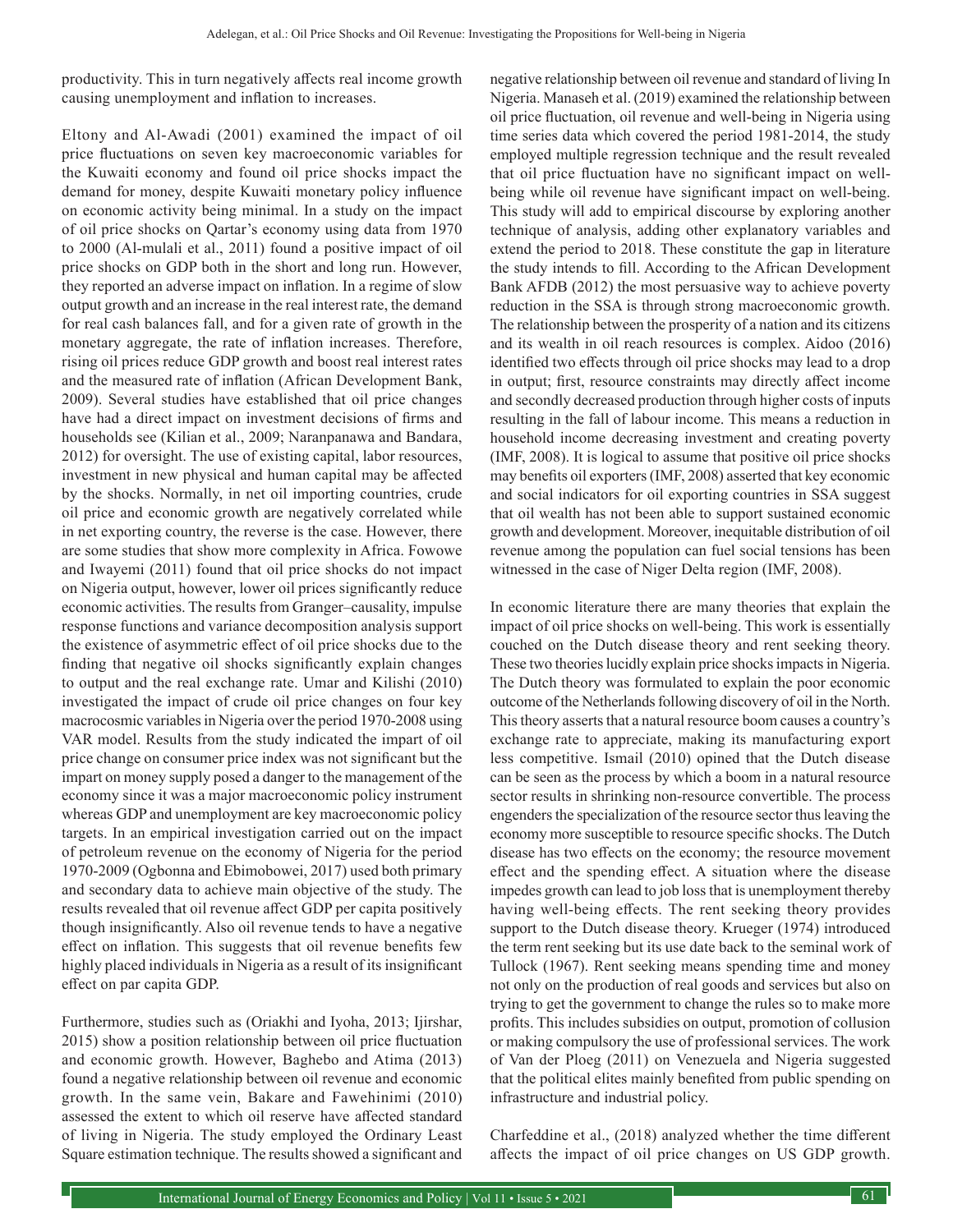The study found that the proposed oil price measures have a dissipating effect with recent data up to 2016 Q4. The study was done on the US data the result might not reflect the situation in an oil dependent country such as Nigeria. In a study on crude oil price shocks and macroeconomic performance in Africa's oil producing countries (Omolade et al., 2019) used a panel structural Vector Auto-Regression model to analyse quarterly data using the Hamitton Index. The results showed that the reaction of output to sharp increases and declines in oil prices differ.

## **3. MATERIALS AND METHODS**

#### **3.1. Data and Variables**

The objective of this study is to examine the relationship between oil price shocks and well-being in Nigeria. We used per capita GDP to proxy well-being as the dependent variable. The independent variables are private consumption, oil revenue and exchange rate. To estimate the effects of independent variables on the dependent variables, we specify:

 $PC GDP = F (PCONS, EXR, OREV, CPS)$  (3.1) Where PCGDP = Per Capita GDP PCONS = Private consumption EXR = Exchange rate OREV = Oil revenue CPS = Credit to the private sector

#### **3.2. Estimation Technique**

This study engaged the autoregressive distributed lag model (ARDL) approach as introduced in Pesaran et al. (2001) to examine the long run relationship between per capital GDP and oil revenue, private consumption, exchange rate, credit to the private sector in Nigeria. The reasons for using ARDL is that it has a number of advantages over other methods of estimate long run relationships between variables The first is that it can be applied irrespective of whether underlying independent variables are purely I(0), purely I(1) or mutually co-integrated (Pesaran and Shin, 1999). The second advantage is that it performs better than Engle and Granger (1987), Johansen (1991) and Philips and Hansen (1990) co-integration tests in small samples. Also, the third advantage is that the ARDL approach enables us to estimate an unrestricted conditional error-correction model (UECM) taking each of the variables in turn as dependent variables.

Pesaran and Smith (1995) later PSS (Pesaran et al., 2001) surmized that a long run association among macroeconomic variables may be investigated by employing the ARDL model under some conditions. After the establishing the stationarity status of each variable, Ordinary Least Squares (OLS) may be employed for estimation and identification. Rational estimation and inference can be drawn through the presence of a unique long run alliance that is crucial. Such inferences may be made not only on the long run but also on the short run coefficients, which implies that the ARDL model is correctly augmented to account for contemporaneous correlations between the stochastic terms of the data generating process (DGP). It is concluded that ARDL estimation is possible even where explanatory variables are endogenous. Moreover, ARDL remains valid irrespective of the order of integration of the explanatory variables. But ARDL will collapse if any variable is integrated at I (2).

Equation (3.2) transformed into an ARDL Model as shown in 3.3 below

$$
\Delta PCGDP = \alpha_0 + \alpha_1 GDP_{t-1} + \alpha_2 PCONS + \alpha_3 EXGR
$$
  
+ $\alpha_4 OREV + \alpha_5 CPS + \sum_{j=0}^{p} \beta_1 \Delta PCONS_{t-j}$   
+ $\sum_{j=0}^{p} \beta_2 \Delta EXGR_{t-j} + \sum_{j=0}^{p} \beta_3 \Delta OREV_{t-j}$   
+ $\sum_{j=0}^{p} \beta \Delta CPS_{t-j} + e_i$  (3.2)

Where  $e_i$  is the error term,  $\alpha_s$  are the long run parameters while  $\beta_s$  are the short run parameters to be estimated and  $p = (1, 2, \ldots, 1c)$ .  $\Delta$  is the first difference operator. An advantage of this model is that it can be used irrespective of whether the explanatory variables exhibit stationarity at level or at first difference or combination of both.

After the completion of ARDL estimation, the next step is to construct an Error Correction Model (ECM) suggested by PSS. Based on the foregoing, the error correction model for equation **(**3.3**)** is specified as:

$$
\Delta PCGDP = \beta_0 + \sum_{j=0}^{p} \beta_1 \Delta PCGDP_{t-j} + \sum_{j=0}^{p} \beta_2 \Delta PCONS_{t-j} \n+ \sum_{j=0}^{p} \beta \Delta EXGR_{t-j} + \sum_{j=0}^{p} \beta_4 \Delta OREV_{t-j} \n+ \sum_{j=0}^{p} \beta_5 \Delta CPS_{t-j} + \sum_{j=0}^{p} \beta_6 \Delta ECM_{t-1}
$$
\n(3.3)

Where  $ECM_{t-1}$  is the error term.

# **4. PRESENTATION OF RESULTS AND ANALYSIS**

Pre-test for the stationarity of the variables was carried out using the Augmented Dickey Fuller (ADF) and Philips Perron (PP) unit root tests. The essence of the test was to ensure the suitability of the ARDL model framework used for the analysis of the data. The summary of the results are as presented in Table 1.

|  | Table 1: Summary of unit root tests |  |  |
|--|-------------------------------------|--|--|
|  |                                     |  |  |

| <b>Variables</b> | ADF      | <b>PP</b> | <b>Decision</b> |
|------------------|----------|-----------|-----------------|
| <b>PCGDP</b>     | $3.93**$ | $3.86**$  | I(0)            |
| <b>PCONS</b>     | $6.6*$   | $6.94*$   | I(0)            |
| ER               | 1.95     | 1.12      |                 |
| D(ER)            | $4.54*$  | $4.37*$   | I(1)            |
| OREV             | $4.91*$  | $4.21*$   | I(0)            |
| <b>CPS</b>       | $4.43*$  | $4.36*$   | I(0)            |

Source: Researchers' computation using Eviews. (1) D is the first difference operator (2) \*, and \*\*, signifies stationarity at 1%, and 5% respectively (3) ADF and PP critical values at 1%, and 5% levels are 4.24, 3.54 and 3.2 respectively. (4) All values were reported in their absolute term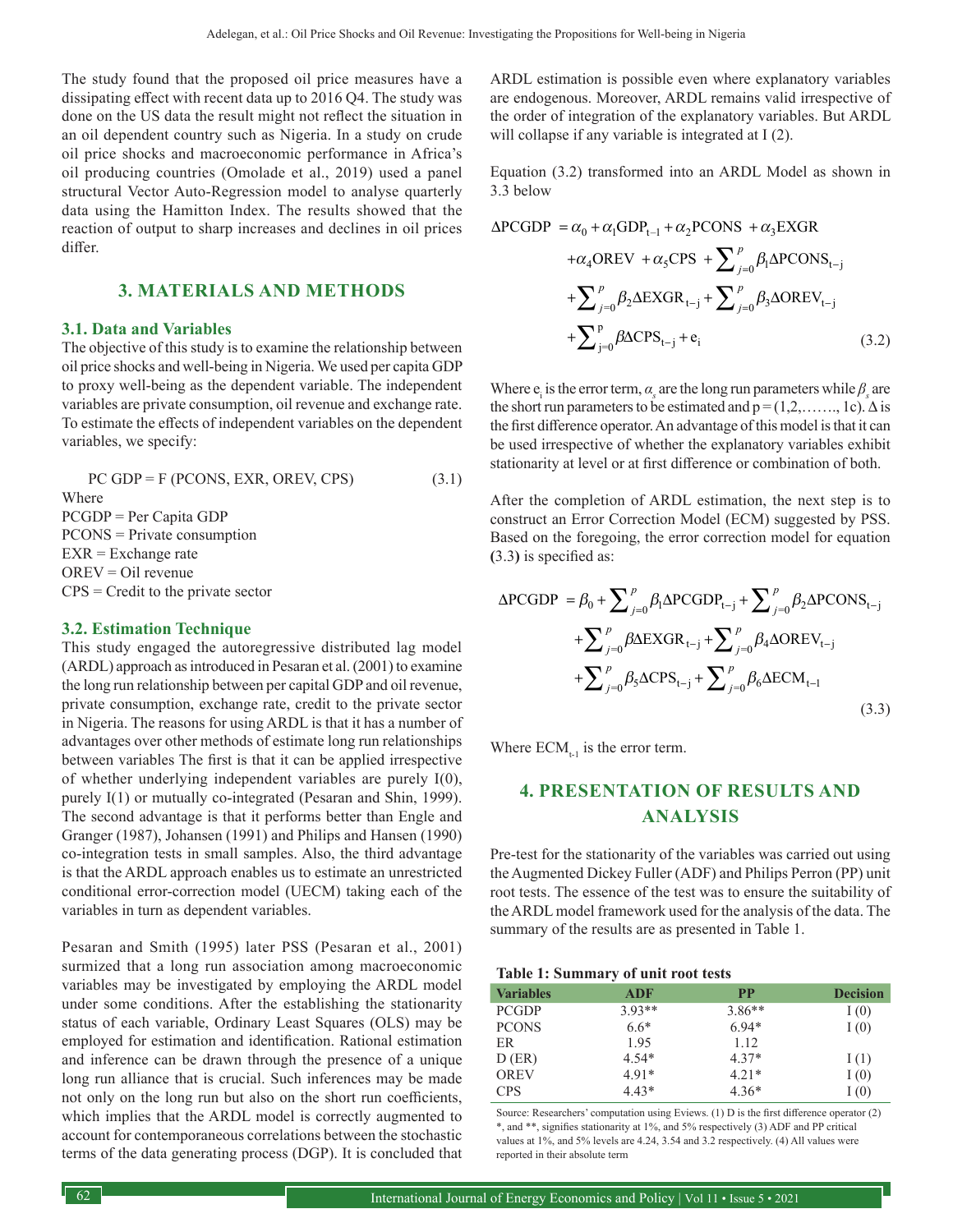From the summary of the unit root tests, while per capitaGDP (PCGDP), private consumption (PCONS), oil revenue (OREV), and credit to the private sector are stationary level  $\{I(0)\}\)$ , exchange rate (ER) is stationary at first difference  ${I(1)}$ . The result permits the use of ARDL model as none of the variables is integrated at second difference  ${I(2)}$ . To check for the existence of longrun equilibrium relationship among the variables of the model, coefficient diagnostic on an estimated generic ARDL model was carried out using the Bound test, and the result is as presented in Table 2.

From the summary of the ARDL Bound test, the value of the F-statistic, which is 5.98 is greater than the values of the upper and lower bounds at both 1% and 5% critical values. This is a confirmation of the existence of long-run equilibrium relationship among the variables of the model. The corresponding error correction regression (ECM), which represents the short-run analysis, and the long-run estimate were obtained from further coefficient diagnostic checks. Their respective results are presented in Tables 3 and 4 respectively.

In the long run, oil revenue, exchange rate, and credit to the private sector have positive significant impact on the dependent variable. A unit change in their respective values will induce 6.13, 6.76, and 7.71 change on the dependent variable. Furthermore, private consumption has positive insignificant impact, and one-unit change in its value will induce 0.75 change on the dependent variable.

From Table 4 the previous values of per capita GDP have positive significant impact on its current value. One unit change in the values of one period lag, two period lag, and three period lag of Per capita GDP can induce 3.25, 7.28, and 5.67 magnitude of change in the dependent variable. Oil revenue has significant impact on per capita GDP in Nigeria. However, while this significant impact is positive for its current value, it is negative for the first and second period lags. A unit change in their respective value will lead to 7.62, 4.15, and 7.07 change in the dependent variable. This finding supported the works of (Ogbonna and Ebimobowei, 2012; Manaseh et al., 2019). However, the finding is a departure from the works of (Bakare and Fawehinmi, 2010). Private consumption has positive significant impact, and a unit change in its current value and its one period can lead to 7.47, and 6.08 change on the dependent variable. The current value of exchange rate, its one period lag and two period lag have significant impact, while its third period lag has insignificant impact. While this impact is positive for the current value, it is negative for the first, second, and third period lags. One unit change in their respective values will induce 2.58, 5.37, 6.33, and 1.96 magnitudes of change in the dependent variable. Credit to the private sector on other hand has a negative significant impact, and a unit change in its value will induce 6.92 change in the dependent variable.

The error correction term  ${CointEq(-1)*}$  is negative and significant; an indication of satisfactory speed of adjustment. The coefficient of correlation  $(R^2)$  of 0.95 indicates that 95% change in the dependent variable is accounted for by joint-changes in the independent variables.

#### **Table 2: Summary of ARDL bound test**

| <b>F</b> -statistic | 1% critical value |       | 5% critical value |       |
|---------------------|-------------------|-------|-------------------|-------|
|                     | <b>Upper</b>      | Lower | <b>Upper</b>      | Lower |
|                     | bound             | bound | bound             | bound |
| 5.98                | 4.37              | 3.29  | 3.49              | 2.56  |

Researchers' computation using Eviews

#### **Table 3: Long-run estimate**

| <b>Dependent variable: PCGDP</b> |                    |                   |             |        |  |
|----------------------------------|--------------------|-------------------|-------------|--------|--|
| <b>Variable</b>                  | <b>Coefficient</b> | <b>Std. Error</b> | t-Statistic | Prob.  |  |
| <b>OREV</b>                      | 0.119111           | 0.019423          | 6.132418    | 0.0000 |  |
| <b>PCONS</b>                     | 0.048988           | 0.064987          | 0.753814    | 0.4626 |  |
| ER                               | 0.057461           | 0.007452          | 7.710495    | 0.0000 |  |
| <b>CPS</b>                       | 0.049747           | 0.019440          | 2.558982    | 0.0218 |  |
| C                                | $-7.761809$        | 1.266767          | $-6.127256$ | 0.0000 |  |

Source: Researchers' computation using Eviews

#### **Table 4: ARDL error correction regression**

| Dependent variable: Coefficient Std. error t-Statistic |             |          |             | Prob.  |
|--------------------------------------------------------|-------------|----------|-------------|--------|
| D (PCGDP)                                              |             |          |             |        |
| <b>Variable</b>                                        |             |          |             |        |
| $D$ (PCGDP $(-1)$ )                                    | 0.433223    | 0.133270 | 3.250710    | 0.0054 |
| $D$ (PCGDP $(-2)$ )                                    | 0.729213    | 0.100162 | 7.280352    | 0.0000 |
| $D (PCGDP(-3))$                                        | 0.427886    | 0.075484 | 5.668560    | 0.0000 |
| D (OREV)                                               | 0.046146    | 0.006053 | 7.623437    | 0.0000 |
| $D$ (OREV $(-1)$ )                                     | $-0.044035$ | 0.010617 | $-4.147378$ | 0.0009 |
| $D$ (OREV(-2))                                         | $-0.036556$ | 0.005171 | $-7.068842$ | 0.0000 |
| D (PCONS)                                              | 0.107121    | 0.014350 | 7.465001    | 0.0000 |
| $D (PCONS(-1))$                                        | 0.093855    | 0.015442 | 6.077742    | 0.0000 |
| D(ER)                                                  | 0.037238    | 0.014429 | 2.580854    | 0.0209 |
| $D (ER(-1))$                                           | $-0.100821$ | 0.018791 | $-5.365298$ | 0.0001 |
| $D (ER(-2))$                                           | $-0.131397$ | 0.020749 | $-6.332580$ | 0.0000 |
| $D (ER(-3))$                                           | 0.043011    | 0.021915 | 1.962638    | 0.0685 |
| D(CPS)                                                 | $-0.033734$ | 0.009661 | $-3.491871$ | 0.0033 |
| Coint Eq $(-1)^*$                                      | $-1.160800$ | 0.167834 | $-6.916356$ | 0.0000 |

R<sup>2</sup>=0.95 DW=2.17. Source: Researchers' computation using Eviews

Residual diagnostic checks and stability tests was also carried out to ensure that the model can be relied upon for policy making. The results indicated; that the residual of the model is normally distributed (Figure 1), that the model is free from the problems of serial correlation (Figure 2), that the model is devoid of heteroscedasticity (Figure 3), and that the model is stable (Figure 4) in the appendix.

# **5. CONCLUSION AND POLICY IMPLICATIONS**

The study analyzed and estimated the effects of oil price shocks and oil revenue on well-being in Nigeria over the period 1980 to 2018. Specifically, oil revenue, private consumption, exchange rate, credit to the private sector non-oil revenue are the explanatory variables while per capital GDP is the dependent variable. The analysis was carried out using the Autoregressive Distributed Lag (ARDL) model developed by Pesaran et al. (2001).

The result of the cointegration test based on the bounds testing approach showed that the variables are co-integrated which suggested a long-run relationship between them. Findings from the model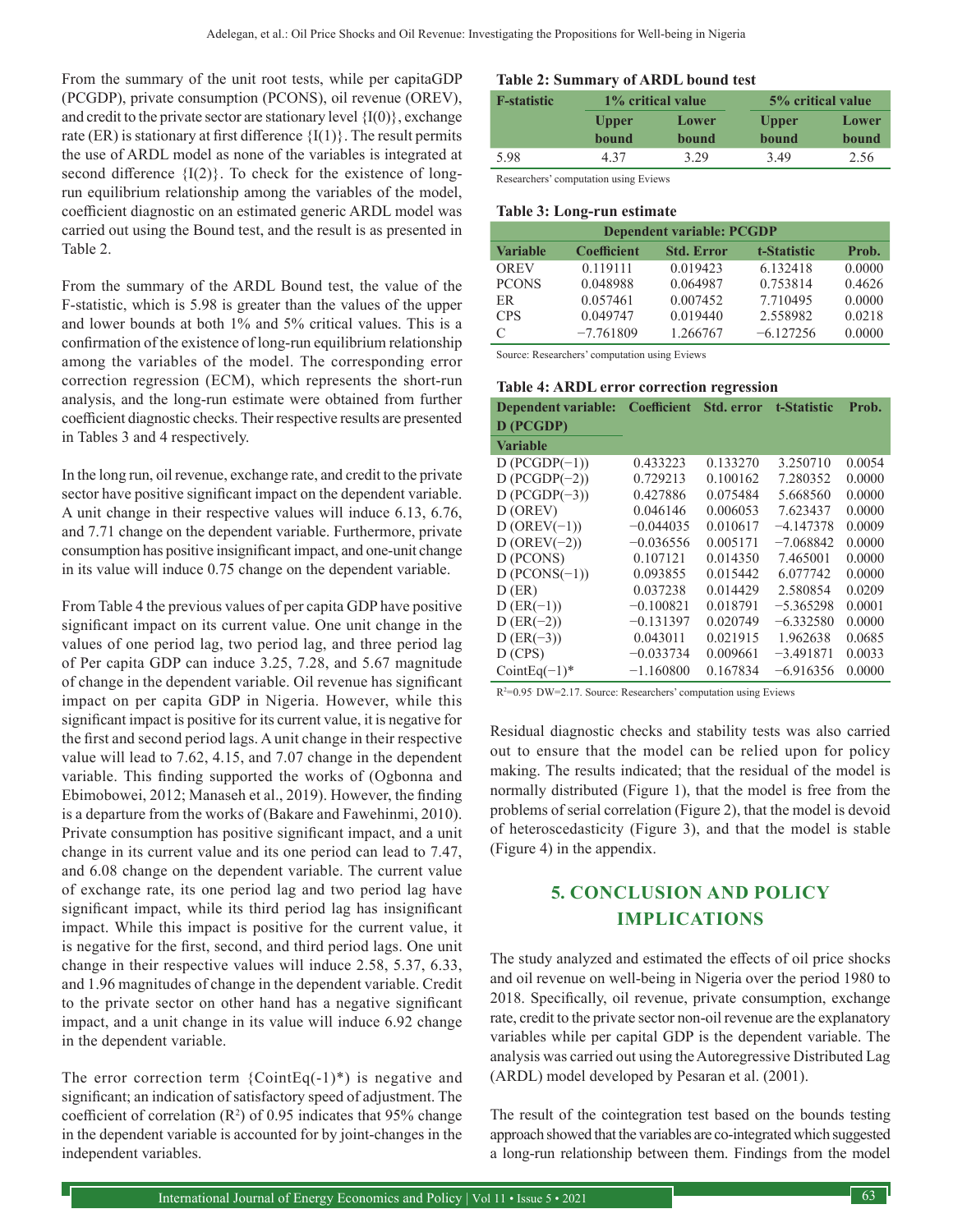revealed that there was a direct and significant relationship between oil revenue, private consumption, exchange rate and well being, however, credit to the private sector exhibited a positive and insignificant relationship on well being in the long run. There was a direct and significant relationship between the independent variables and well being in the short run, however, credit to the private sector indicated a negative but significant relationship. The aforementioned findings have some implications for policy formulation.

First, the positive and significant relationship between well being and oil revenue lends credence to the fact that oil revenue is germane for well being. It becomes imperative to protect this source of revenue in the context of asset security and maintenance of peace in the Niger Delta region to enhance crude oil production. Credit to the private sector has to be channeled in such a way that it becomes impactful to the economy. The leakages and constraints to the flow of credit to the private sector have to be sorted out.

Secondly, the Sovereign National Wealth Fund has to be deepened and enhanced to enable it serve as a buffer for lean years as Nigeria is presently experiencing. During the periods of increased oil price, the country should save more to offset the constraints occasioned by persistent fall in oil price.

### **REFERENCES**

- African Development Bank. (2009), Oil and Gas in Africa. Abidjan, Côte d'Ivoire: African Development Bank.
- Agbaeze, E.K., Udeh, S.N., Onwuke, I.O. (2015), The resolving Nigeria's dependence on oil: The derivation model. Journal of African Studies and Development, 7(1), 1-14.
- Aidoo, E. (2016), The Impact of Oil Price Stock Macroeconomic Variables of Oil Exporting Ecomies in Sub-Sahara African Region. An Unpublished M.Sc Project to the Department of Economics.
- Al-mulali, U., Sab, C., Binti, C.N. (2011), The impact of oil prices on the real exchange rate of the dirham: A case study of the United Arab Emirates (UAE). OPEC Energy Review, 35(4), 384-399.
- Arora, V. (2013), Alternative Measures of Welfare in Macroeconomic Models. Washington, DC: US Energy Information Administration.
- Baghebo, M., Atima, T.O. (2013), The impact of petroleum on economic growth in Nigeria. Global Business and Economic Journal, 2(5), 102-115.
- Bakare, A.S., Fawehinmi, F.O. (2010), An econometric study of the contribution of oil sector to the standard of living in Nigeria. Asian Journal of Business and Management Sciences, 1(3), 1-8.
- Baumeister, C., Kilian, L. (2016a), Forty years of oil price fluctuations: Why the price of oil may still surprise Us. Journal of Economic Perspectives, 30(1), 139-160.
- Brown, S.P.A., Yucel, M.K. (2002), Energy prices and aggregate economic growth. The case of U.K. manufacturing sector. The Review of Economic Studies, 49, 679-705.
- Charfeddine, L., Klein, T., Walther, T. (2018), Oil Price Changes and US Real GDP Growth: Is this Time Different? Working Paper Version 2.0-Page 1.
- Eltony, M.N., Al-Awadi, M. (2001), Oil price fluctuations and their impact on the macroeconomic variables of Kuwait: A case study using a VAR model. International Journal of Energy Research, 25(11), 939-959.
- Engle, R.F., Granger, C.W. (1987), Co-integration and error correction. Representation, estimation and testing. Econometrica, 55(2), 251-276.
- Farzanegan, M.R., Markwardt, G. (2009), The effects of oil price shocks on the Iranian economy. Energy Economics, 31(1), 134-151.
- Fowowe, B., Iwayemi, A. (2011), Impact of oil price shocks on selected macroeconomic variables in Nigeria. Energy Policy, 39(2), 603-612.
- Gujarati, D.N., Porter, D.C. (2009), Basic Economics. 5<sup>th</sup> ed. New York: McGraw Hill Inc.
- Hamilton, J. (1983), Oil and the macro economy since World War II. Journal of Political Economy, 96, 593-617.
- Huntington, H.G. (2005), The Economic Consequences of Higher Crude Oil Prices. Paper Presented at the Energy Modeling Forum. California: Stanford University, CA.
- Ijirshar, V.U. (2015), The empirical analysis of oil revenue and industrial growth in Nigeria. African Journal of Business Management, 9(16), 599-607.
- IMF. (2008), Regional Economic Outlook: Sub-Saharan Africa. Washington, DC: International Monetary Fund.
- Ismail, K. (2010), The Structural Manifestation of the Dutch Disease: The Case of Oil Exporting Countries (No. w/10/102). Washington, DC: International Monetary Fund.
- Johansen, S. (1991), Estimation and hypothesis testing of cointegration vectors in Gaussian vector autoregressive models. Econometrica, 59, 1551-1580.
- Kilian, L., Rebucci, A., Spatafora, N. (2009), Oil shocks and external balances. Journal of International Economics, 77(2), 181-194.
- Krueger, A.O. (1974), The political economy of the rent-seeking society. American Economic Review, 64(3), 291-303.
- Manaseh, C.O., Abada, F.C., Ogbuabor, J.E., Okoro, O.E.U., Egele, A.E., Ozuzu, K.C. (2019), Oil fluctuation, oil revenue and well-being in Nigeria. International Journal of Economics and Policy, 9(1), 346-555.
- Naranpanawa, A., Bandara, J.S. (2012), Poverty and growth impacts of high oil prices: Evidence from Sri Lanka. Energy Policy, 45(0), 102-111.
- Ogbonna, G.N., Ebimobowei, A. (2012), Impact of petroleum revenue and the economy of Nigeria. The Social Sciences, 7(3), 405-411.
- Omolade, A., Ngalawa, H., Kutu, A. (2019), Crude Oil price shocks and macroeconomics performance in oil-producing countries. Cogent Economics and Finance, 7(1), 1-17.
- Oriakhi, D.E., Iyoha, D.O. (2013), Oil price volatility and its consequences on the growth of the Nigerian economy: An examination. Asian Economic and Financial Review, 3(5), 683-702.
- Peersman, G., Van Robays, I. (2012), Cross-country differences in the effects of oil shocks. Energy Economics, 34(5), 1532-1547.
- Pesaran, M.H., Shin, Y., Smith, R.J. (2001), Bounds testing approaches to the analysis of level relationships. Journal of Applied Econometrics, 16, 289-326.
- Pesaran, M.H., Shin, Y. (1999), An autoregressive distributed lag modeling approach to cointegration analysis. In: Strom, S., editor. Econometrics and Economic Theory in the 20th Century. Ch. 11. Cambridge: The Ragnar Frisch Centennial Symposium, Cambridge University Press.
- Pesaran, M.H., Smith, R. (1995), Estimating long-run relationships from dynamic heterogeneous panels. Journal of Econometrics, 68(1), 79-113.
- Phillips, P.C.B., Hansen, B.E. (1990), Statistical inference in instrumental variables regression with I (1) processes. Review of Economics Studies, 57, 99-125.
- Ross, M. (2001), Timber Booms and Industrial Breakdown in Southeast Asia. Ann Arbor: University of Michigan.
- Tullock, G. (1967), The welfare cost of tariffs, monopolies and theft. Western Economic Journal, 5, 224-232.
- Umar G., Kilishi, A.A. (2010), Oil price stocks and the Nigerian economy: A variance autoregressive (VAR) model. International Journal of Business and Management, 5(8), 39-50.
- Van der Ploeg, F. (2011), Natural resource: Curse or blessing? Journal of Economic Literature, 49, 366-420.